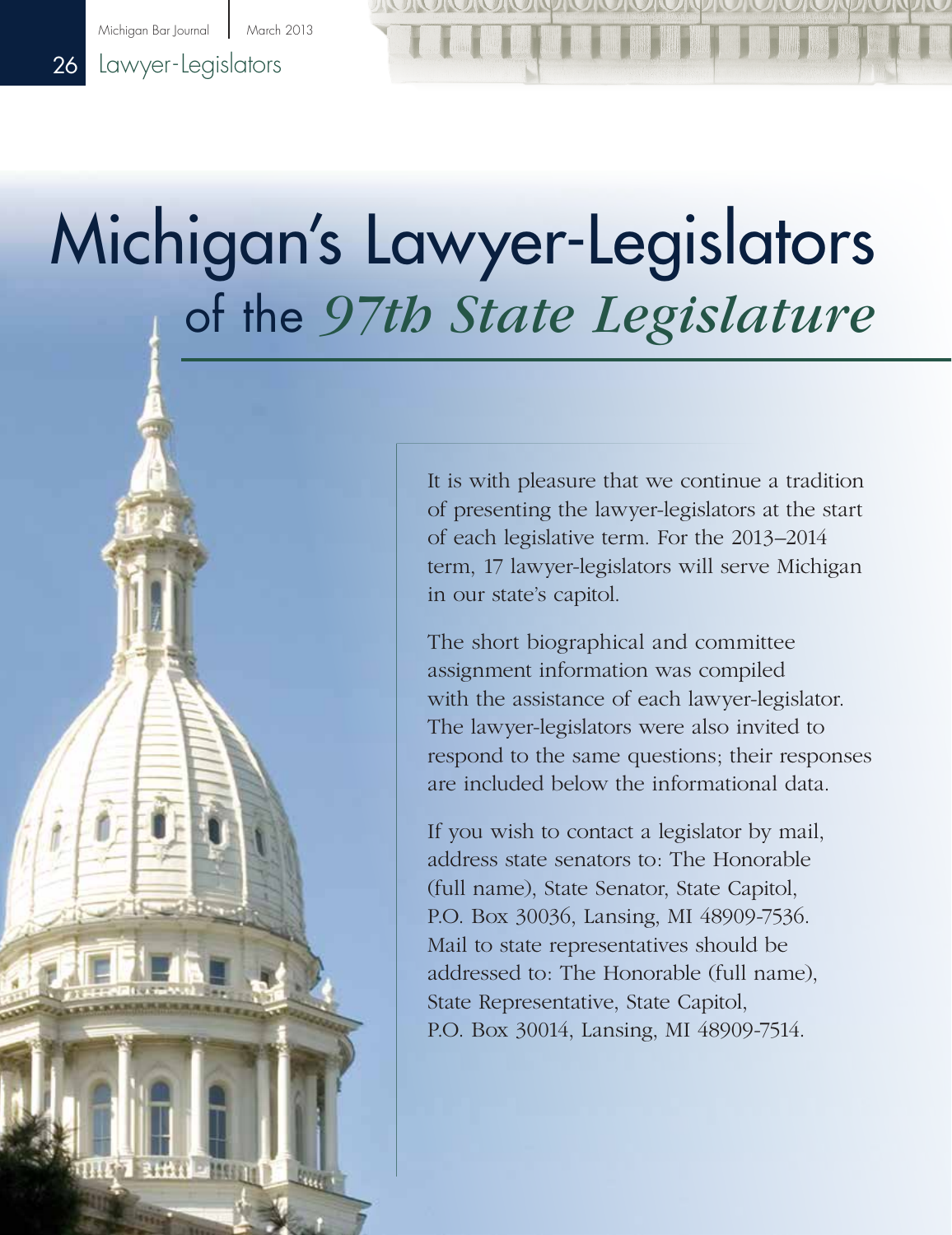March 2013 Michigan Bar Journal

Lawyer-Legislators 27

#### Senator Steven M. Bieda (D–9, Warren)



310 Farnum Building Phone: (517) 373-8360 Fax: (517) 373-9230 E-mail: sensbieda@senate.michigan.gov Website: http://bieda.senatedems.com/home

Bar Admit Date: May 21, 1993 Law Schools: University of Detroit Mercy School of Law; LLM Tax Law, Wayne State University Law School

Standing Committees: Energy and Technology; Finance (Minority Vice Chair); Insurance; Judiciary (Minority Vice Chair); Redistricting (Minority Vice Chair)

Statutory Standing Committees: Legislative Council; Michigan Capitol Committee

#### How did your legal training and/or experience as a lawyer influence your choice to enter public service?

As far as my choice to enter public service, I believe that the biggest influence was my family, particularly my parents, who were always active in community affairs without ever running for political office themselves. I learned to appreciate the concept of giving back to the community at a young age, and I think this experience, more than anything, instilled in me the desire to run for public office. My decision to pursue a legal career was probably similarly inspired. And many of the people in public service who inspired me, whether they were historical figures or contemporaries, happened to be attorneys.

#### Politicians and lawyers frequently suffer from a bad public image despite the many positive contributions both make to society. How do you think the public image of lawyers can be improved?

If I knew the answer to this question I would probably be working (and making a lot of money) as a director of a P.R. firm. This issue isn't new at all; it's really part of our culture, and some of the negative public perception of attorneys is because of an aversion to controversy and confrontation. The fact that most individuals don't interact with the legal profession until there is a major issue in their lives—such as divorce, criminal cases, tort actions, etc.—is perhaps another reason, especially since these tend to be unhappy life events. I think the State Bar does a good job policing against bad actors in the field, but when there is a problem it tends to reinforce negative impressions. Yet, despite this general impression, our nation's law schools are experiencing record enrollments, and as a career, attorney jobs are considered highly desirable. Television shows focusing on the legal profession are also very popular with the general public. Perhaps one

of the issues lawyers should consider in improving their public image is doing more to advertise their significant pro bono work and the work they do in protecting the rights of individuals in a number of different contexts. Lawyers drafted the Declaration of Independence and the U.S. Constitution and had significant roles in battles over women's suffrage, civil rights, and environmental and consumer protections, to name but a few contributions to society. At the end of the day, the best we can do is to police ourselves against the bad actors within our profession, continue our work to improve society, and not be overly sensitive about public opinion.

#### Is there a particular area of the law you hope to modify or change?

I have previously sponsored legislation signed into law to create the Legal Defense Fund Act and the Revocation of Paternity Act, and have worked to create more transparency in government by expanding the Freedom of Information Act and the Open Meetings Act. I am keenly interested in how these new statutes work, and will be monitoring any issues relating to this legislation. This session, I have reintroduced a bill to provide compensation to individuals wrongfully convicted (Michigan being in the minority of states that provide no relief to those who unjustly lost their freedom) as well as a proposed constitutional amendment to remove the requirement that state judges cannot run for election after they reach the arbitrary age of 70. I think Michigan's consumer protection acts need to be reviewed, and I've reintroduced legislation to remove the so-called drug immunity act. These bills and others I sponsor can be found at http://www.MichiganLegislature.org.

#### Senator Tory M. Rocca (R–10, Sterling Heights)



205 Farnum Building Phone: (517) 373-7315 Fax: (517) 373-3126 E-mail: sentrocca@senate.michigan.gov Website: http:/[/www.misenategop.com/](www.misenategop.com/senators/Rocca.asp?District=10) [senators/Rocca.asp?District=10](www.misenategop.com/senators/Rocca.asp?District=10)

Bar Admit Date: May 11, 2000 Law School: University of Michigan Law School

Standing Committees: Banking and Financial Institutions; Families, Seniors and Human Services (Majority Vice Chair); Judiciary; Regulatory Reform (Chair)

Statutory Standing Committee: Legislative Council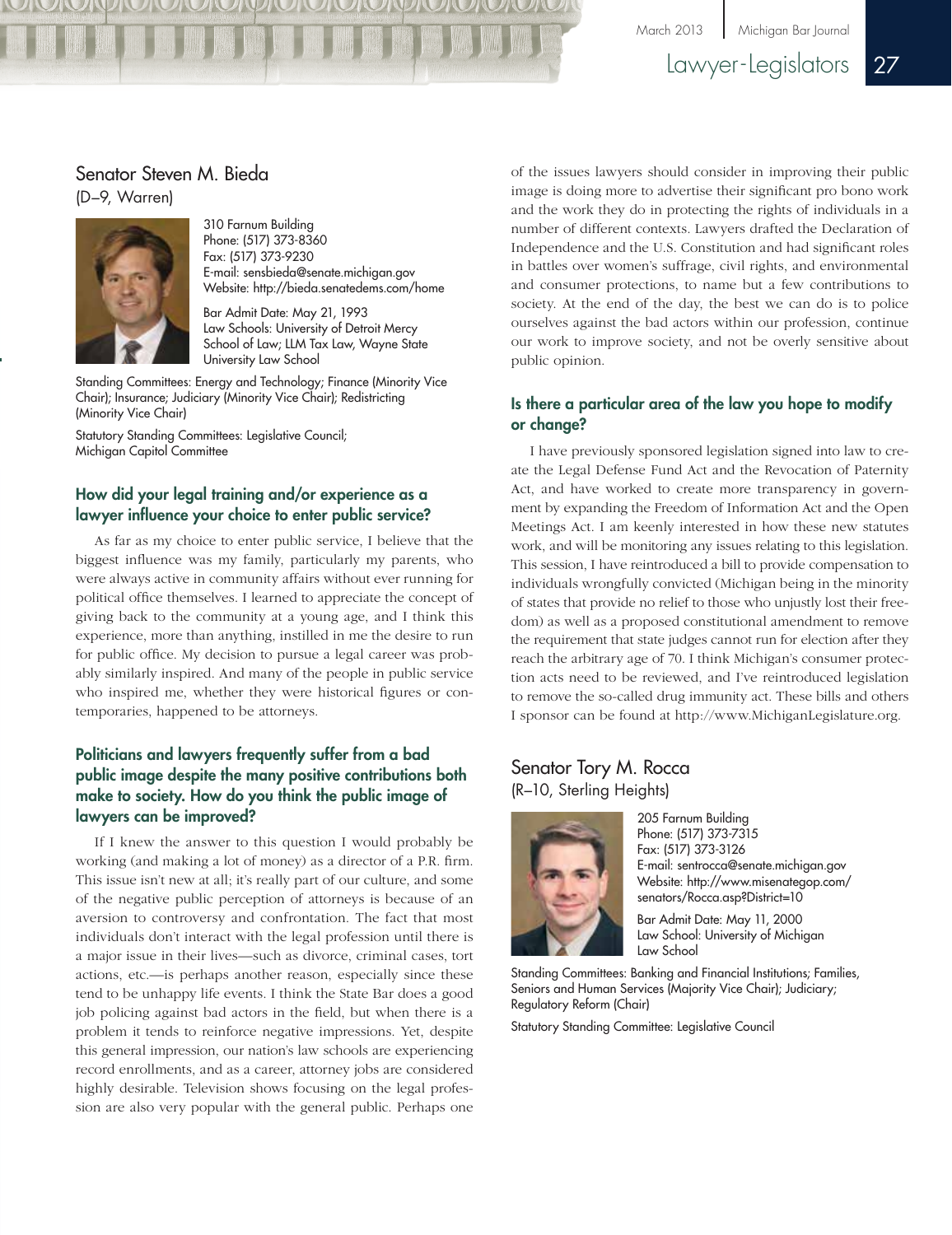## 28 Lawyer-Legislators

#### Senator Tonya Schuitmaker (R–20, Lawton)



405 Farnum Building Phone: (517) 373-0793 Fax: (517) 373-5607 E-mail: sentschuitmaker@senate.michigan.gov Website: http://www.senatortonyaschuitmaker.com

Bar Admit Date: November 8, 1993 Law School: Michigan State University College of Law

Standing Committees: Appropriations; Energy and Technology; Health Policy; Judiciary (Majority Vice Chair)

Statutory Standing Committee: Legislative Council

Appropriations Subcommittees: Capital Outlay (Majority Vice Chair); Community Colleges (Majority Vice Chair); Higher Education (Chair); Judiciary (Majority Vice Chair)

#### How did your legal training and/or experience as a lawyer influence your choice to enter public service?

As a practicing attorney, I was able to see firsthand how legislation that seems initially promising can have unintended consequences, especially when implemented into real-world settings. I realized I could use my experience to offer valuable input to the process. Legislators without legal backgrounds do not necessarily understand how legislation that is passed will be worked out in the courtroom. There are considerations that an attorney who studies these laws day in and day out understands better than someone who does not.

#### Politicians and lawyers frequently suffer from a bad public image despite the many positive contributions both make to society. How do you think the public image of lawyers can be improved?

I think lawyers need to make a special effort to get involved with causes that really bring people together. The same goes for politicians. How often do we hear the words "politician" and "bickering" in the same sentence? It's time for thoughtful leadership. Two of my biggest legislative accomplishments last year were the senior protection package and the crime victims' rights package. These major pieces of legislation received overwhelming bipartisan support and made a real difference in the lives of our most vulnerable citizens.

#### Is there a particular area of the law you hope to modify or change?

I hope and expect to see some headway made on a number of issues. We need to make real progress in updating Michigan's indigent defense system, which is widely understood to be flawed. I will be introducing a legislative package later this term aimed

at combating sexual assault. Legislation from last term designed to reduce truancy among students and better clarify insurable interests of trustees will be reintroduced. I will also follow up on a previous public act regarding collection of DNA from criminals.

## Senator Gretchen Whitmer Senate Democratic Leader

(D–23, Lansing)



S-105 Capitol Building Phone: (517) 373-1734 Fax: (517) 373-5397 E-mail: sengwhitmer@senate.michigan.gov Website: http://whitmer.senatedems.com/home Bar Admit Date: November 9, 1998 Law School: Michigan State University College of Law Standing Committee: Governmental Operations

(Minority Vice Chair)

Statutory Standing Committees: Legislative Council; Senate Fiscal Agency Board of Governors

#### How did your legal training and/or experience as a lawyer influence your choice to enter public service?

While a law degree is not a prerequisite for service in the legislature, it is certainly helpful. Lawyers are uniquely positioned to not only help the men and women of Michigan, but the state as a whole, and entering public service is a logical progression. Advocacy, practical knowledge of the application of our laws, and the ability to negotiate are all skills inherent in the practice of law and equally effective in the making of our laws. Legal training better equips us for the practical and legal analysis of the thousands of bills introduced every year. I have approached public policy with the same vigor that drew me to law in the first place, and I am proud to continue fighting every day to make sure the intrinsic rights of every citizen are properly upheld.

#### Politicians and lawyers frequently suffer from a bad public image despite the many positive contributions both make to society. How do you think the public image of lawyers can be improved?

One issue with which I am personally concerned is the political rhetoric about "activist judges" and "greedy lawyers" with regard to a number of issues ranging from gay marriage to tort reform. These vitriolic phrases do a disservice to everyone in our profession. Like legislators, unfortunately, bad actors generate headlines and good actors rarely get acknowledgement. While there is much debate to be had on these and other issues of the day, it is critical that we conduct ourselves with decorum, particularly when debating and referring to one another. Additionally, I think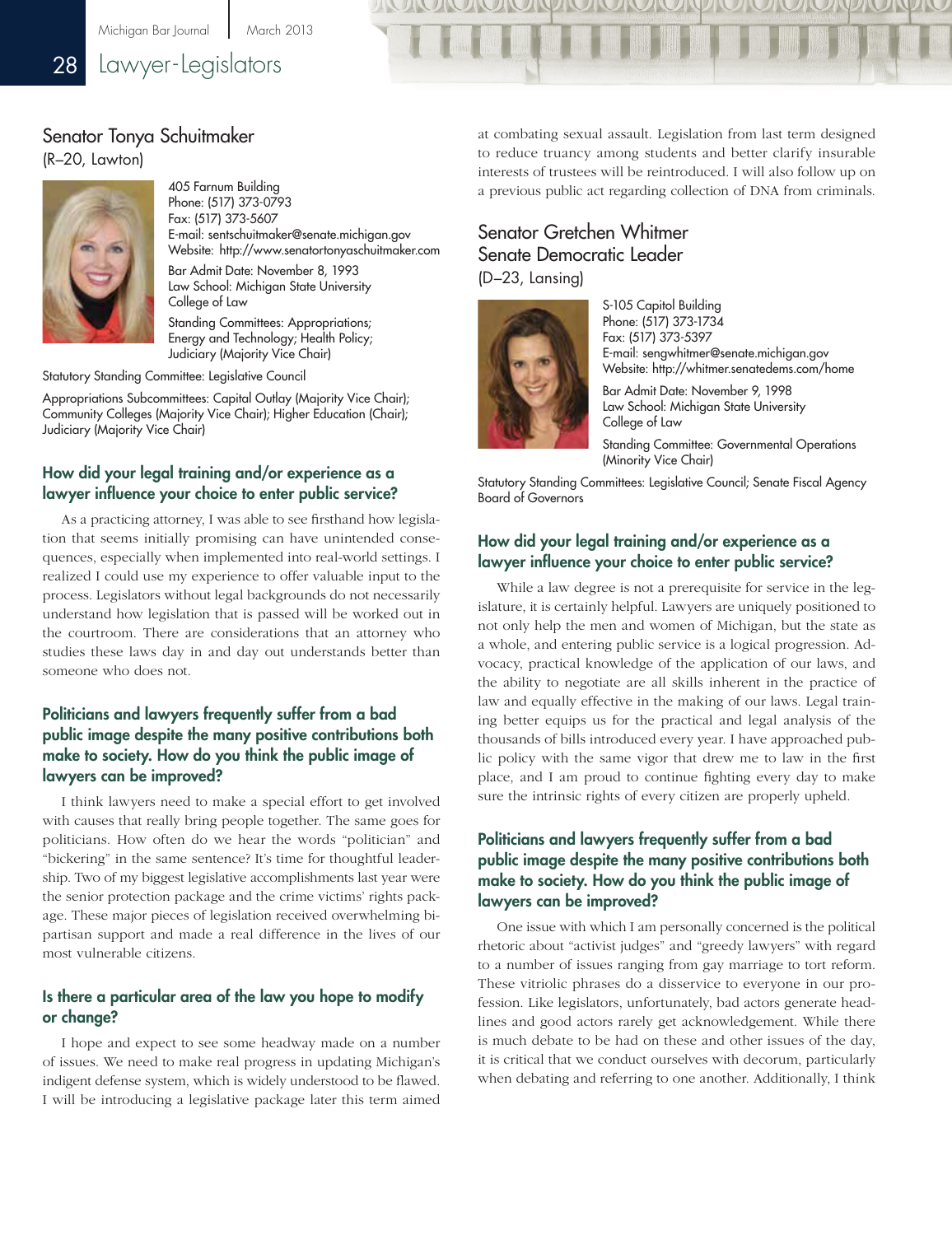March 2013 Michigan Bar Journal

Lawyer-Legislators 29

lawyers and elected officials have to disregard some of the negative perception out there and continue to do as much good work as possible. The simplest way to improve negative perception is to do positive things. We have to look at how we can give back to the community in compassionate and constructive ways. Whether it is pro bono work or volunteering with different organizations and committees, I think charity work is an excellent way for us to use our abilities, experiences, and prominence to bring attention to important causes and assist those in need.

#### Is there a particular area of the law you hope to modify or change?

While I try to focus on any areas of law that will help Michigan citizens, my primary area of interest is on policy that will improve our state's future, both economically and socially. The most significant piece of legislation I have worked on in recent years would do both. The Michigan 2020 Plan would reduce the state's current tax credits and expenditures and use that money to allow every Michigan high school graduate—whether they attended public or private school or were homeschooled—to attend college for free. Students would have to attend a public college or university, and the amount they receive would be relative to their time in Michigan. As we simultaneously look to improve our economy and reduce the exorbitant debt college students are burdened with upon graduation, this plan would enable all students to attend college regardless of their economic standing. They would get the education they need to prepare them for the jobs of tomorrow, and it also would provide businesses with the talent pool they desire and serve as an incentive for them to locate and hire in Michigan.

### Representative Philip M. Cavanagh (D–10, Redford)



689 House Office Building Phone: (517) 373-0857 Fax: (517) 373-5976 E-mail: philcavanagh@house.mi.gov Website: http://010.housedems.com/

Bar Admit Date: May 11, 1999 Law School: University of Detroit Mercy School of Law

Standing Committees: Financial Liability Reform (Minority Vice Chair); Military and Veterans Affairs

#### How did your legal training and/or experience as a lawyer influence your choice to enter public service?

Having gone to law school later in life (age 35–38), I learned the law by associating concepts with real-life situations instead of simply memorizing information. I practice as a probate attorney, assisting the handicapped, and as a defense attorney, protecting the rights of the accused. I bring my legal training and life experiences to my job as a state representative. With every vote, I reflect on how the proposed change in policy will affect the less fortunate or those trying to play by the rules and provide for their families.

#### Politicians and lawyers frequently suffer from a bad public image despite the many positive contributions both make to society. How do you think the public image of lawyers can be improved?

Although it's easy for lawyers and politicians to be the butt of jokes and sarcasm—some quite humorous—both professions really are valued and respected by society. We can improve our image, though, by not just avoiding wrongdoing, but by avoiding any potential appearance of impropriety. Even though we sometimes disagree on policy, nearly every politician I have met truly believes that public service is an honor and wants to do what they think is best for their constituents. It is those few who take advantage of or corrupt the system that give it a negative image for all. Politicians and lawyers should live by and be held to the highest ethical standards.

#### Is there a particular area of the law you hope to modify or change?

With recent, horrific, highly publicized mass shootings, there is a lot of talk about gun control. I believe this needs to be addressed, but the larger, more important issue is mental health. Having served on the Detroit–Wayne County Community Mental Health Agency Board, I know firsthand there are professionals dedicated to helping the mentally ill live normal lives in society. Allocating the resources necessary to address and assist those afflicted with mental health issues early on would help prevent crimes, which would relieve our prison system and help those suffering with mental illness to become productive, tax-paying citizens. Instead of incarceration, let's strive for treatment.

## Representative Kevin M. Cotter

(R–99, Mt. Pleasant)



1288 House Office Building Phone: (517) 373-1789 Fax: (517) 373-5491 E-mail: kevincotter@house.mi.gov Website: [http://www.gophouse.com/](http://www.gophouse.com/welcome.asp?District=099) [welcome.asp?District=099](http://www.gophouse.com/welcome.asp?District=099)

Bar Admit Date: November 29, 2006 Law School: Thomas M. Cooley Law School

Standing Committees: Elections and Ethics (Majority Vice Chair); Insurance; Judiciary (Chair); Michigan Competitiveness; Tax Policy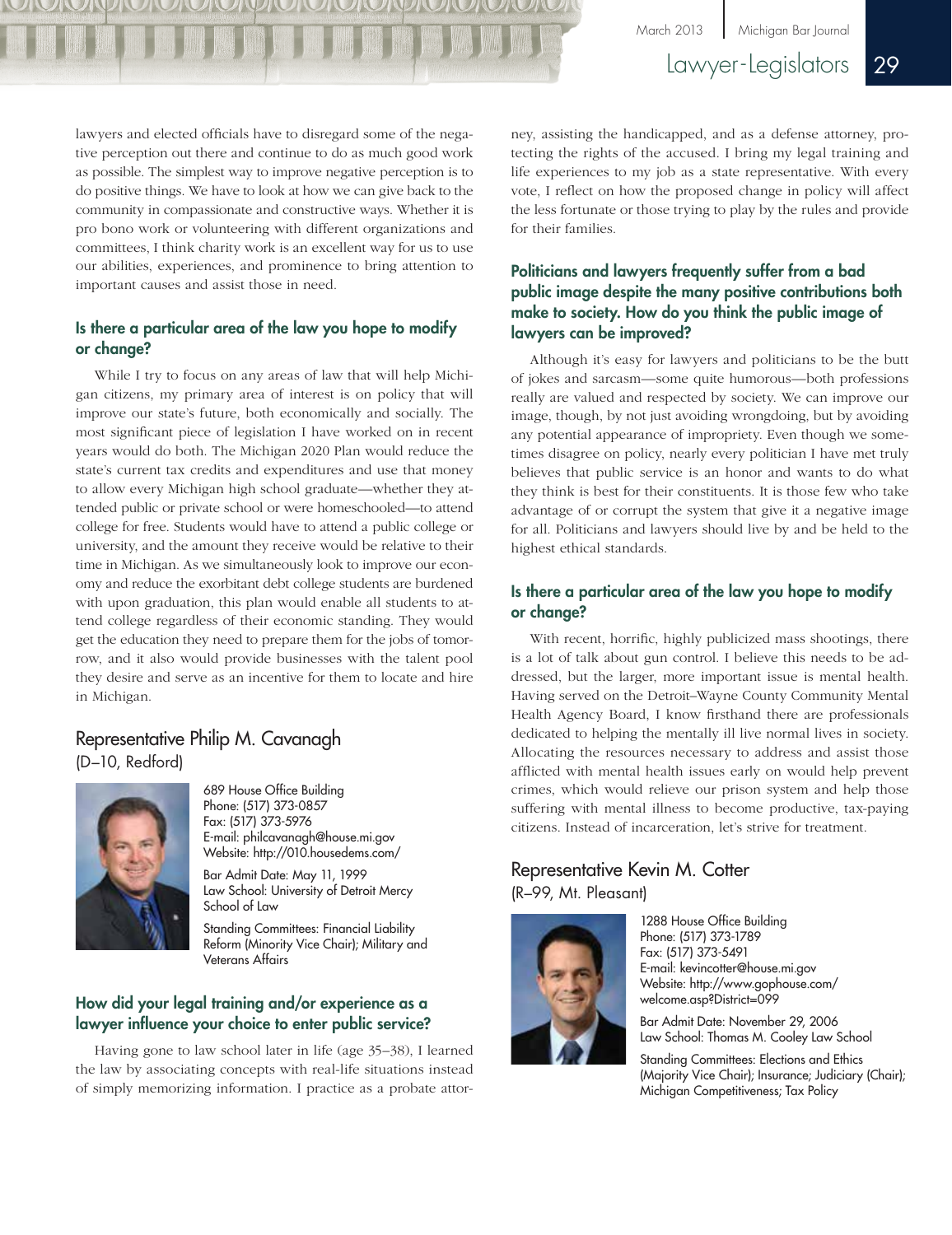Michigan Bar Journal | March 2013

## 30 Lawyer-Legislators

## Representative Tim Greimel House Minority Leader

(D–29, Auburn Hills)



793 House Office Building Phone: (517) 373-0475 Fax: (517) 373-5061 E-mail: timgreimel@house.mi.gov Website: http://029.housedems.com/

Bar Admit Date: November 15, 2000 Law School: University of Michigan Law School

Standing Committee: Government Operations Statutory Standing Committee: House Fiscal Agency Governing Committee

## Representative Kurt L. Heise

(R–20, Plymouth Township)



699 House Office Building Phone: (517) 373-3816 Fax: (517) 373-5952 E-mail: kurtheise@house.mi.gov Website: [http://www.gophouse.com/](http://www.gophouse.com/welcome.asp?District=020) [welcome.asp?District=020](http://www.gophouse.com/welcome.asp?District=020)

Bar Admit Date: November 13, 1991 Law School: Wayne State University Law School

Standing Committees: Criminal Justice (Chair); Elections and Ethics; Judiciary; Transportation and Infrastructure

#### How did your legal training and/or experience as a lawyer influence your choice to enter public service?

I chose to enter public service before becoming a lawyer; the experience and training gained in the law helped me better understand the issues, policies, and history of our government and system of laws, and helped me become a better public servant to this day.

#### Politicians and lawyers frequently suffer from a bad public image despite the many positive contributions both make to society. How do you think the public image of lawyers can be improved?

I can't speak for or defend the entire profession, but attorneys in government, like those of us in the legislature, have an obligation in our official duties to provide good and sound counsel and careful deliberation to our colleagues and the general public.

#### Is there a particular area of the law you hope to modify or change?

This year, I will serve as chair of the House Committee on Criminal Justice. This will give me the opportunity to protect pub-

lic safety, monitor our new indigent defense program, and work on laws to prevent human trafficking in Michigan.

## Representative Andrew J. Kandrevas

(D–13, Southgate)



692 House Office Building Phone: (517) 373-0845 Fax: (517) 373-5926 E-mail: andrewkandrevas@house.mi.gov Website: http://013.housedems.com/

Bar Admit Date: November 19, 2001 Law School: Wayne State University Law School

Standing Committee: Appropriations

Appropriations Subcommittees: Corrections (Minority Vice Chair); Fiscal Oversight (Minority Vice Chair); Higher Education; Human Services; Transportation (Minority Vice Chair)

#### Rep. Klint Kesto (R–39, Commerce Township)



888 House Office Building Phone: (517) 373-1799 Fax: (517) 373-8361 E-mail: klintkesto@house.mi.gov Website: [http://www.gophouse.com/](http://www.gophouse.com/welcome.asp?District=039) [welcome.asp?District=039](http://www.gophouse.com/welcome.asp?District=039)

Bar Admit Date: November 14, 2006 Law School: Wayne State University Law School

Standing Committees: Criminal Justice; Families, Children, and Seniors; Health Policy; Judiciary (Majority Vice Chair); Regulatory Reform

#### How did your legal training and/or experience as a lawyer influence your choice to enter public service?

As a practicing prosecuting attorney, I found that legislation was not always updated, and although effective in theory, not always effective when applied practically. As an attorney, I found many things that needed closer scrutiny in terms of legislation, and that definitions needed to be clearer and certain outcomes needed to be anticipated and addressed with legislation. All these things steered me to become a part of the legislature. As a prosecutor, I was committed to public service. As a state legislator, I retained the ability and commitment to serve our families and our great state.

#### Politicians and lawyers frequently suffer from a bad public image despite the many positive contributions both make to society. How do you think the public image of lawyers can be improved?

Lawyers and politicians are lumped into the same category in terms of public image. However, only 18 of the 148 state legislators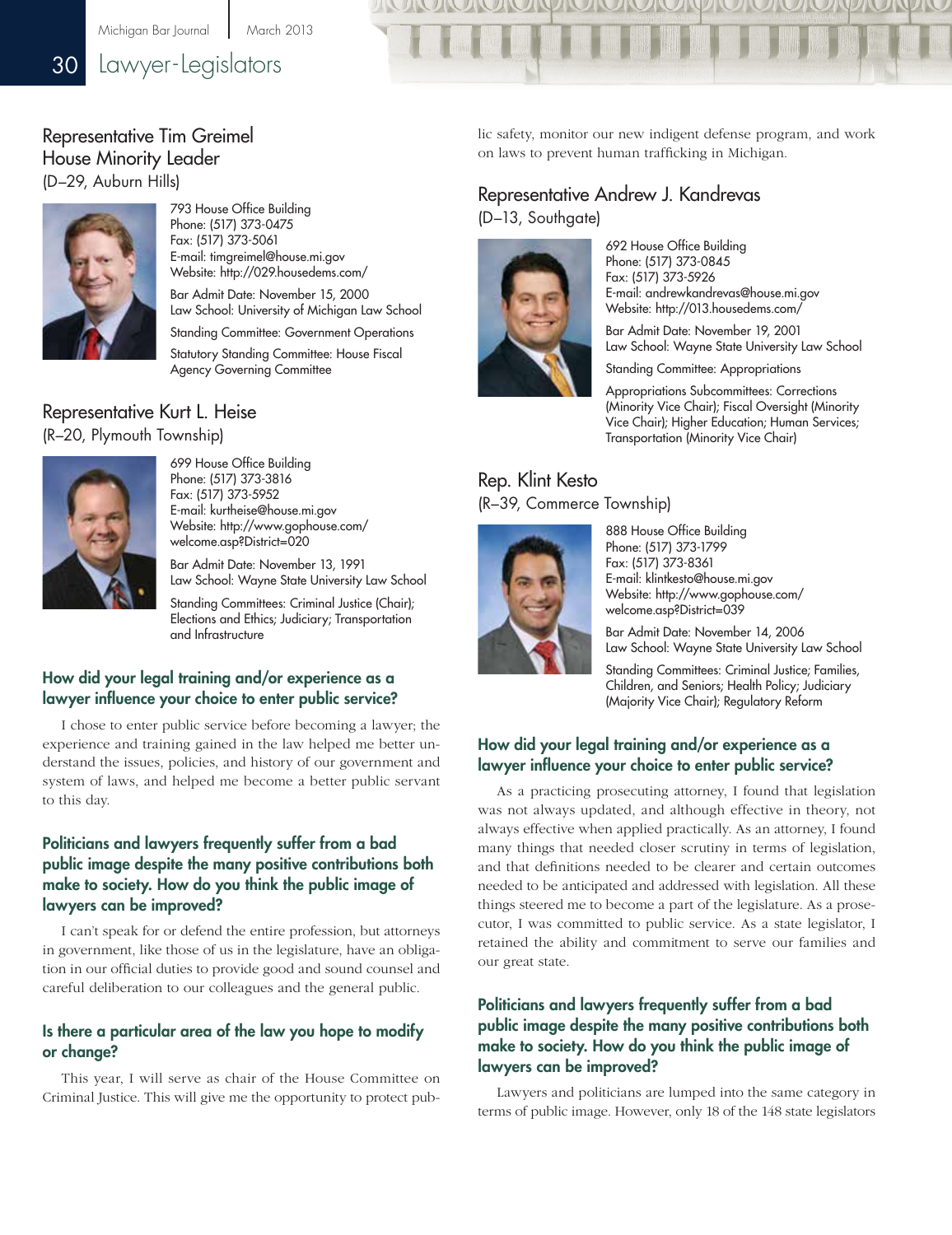in the 96th legislature were attorneys. I believe we can change the perception and image of politicians and lawyers by connecting with others in the community. Many politicians and lawyers come from the same walks of life as our neighbors and community members, and in order to change the perception, those individuals must be able to see the genuine side of our personalities and the positive contributions we are making to society.

#### Is there a particular area of the law you hope to modify or change?

I would like to change many things in legislation, as all of us would. Moving forward, I believe the biggest issues are in health care, corrections and criminal justice, and economic development. The health care industry is very dynamic, and we need to adjust with technology and the times. We need to ensure that Michigan is the nation's leading provider in quality health care and our delivery system is efficient and effective. Our corrections budget is enormous and needs reform, and our corrections system is affected by our criminal justice legislation. We certainly need to create legislation that keeps our communities safe, yet integrates mental health assistance for those in need of such services. Finally, we need to keep Michigan families here in the state and retain the tremendous talent we have in our youth. Our greatest asset is our youth, and we must facilitate an environment in which jobs are being created, enabling our state to grow with vibrant families and communities.

#### Representative Tom Leonard

(R–93, Lansing)



1197 House Office Building Phone: (517) 373-1778 Fax: (517) 373-5780 E-mail: tomleonard@house.mi.gov Website: [http://www.gophouse.com/](http://www.gophouse.com/welcome.asp?District=093) [welcome.asp?District=093](http://www.gophouse.com/welcome.asp?District=093)

Bar Admit Date: December 14, 2007 Law School: Michigan State University College of Law

Standing Committees: Commerce; Insurance (Majority Vice Chair); Judiciary; Michigan Competitiveness; Oversight

#### How did your legal training and/or experience as a lawyer influence your choice to enter public service?

I have spent my entire legal career serving others, first as an assistant prosecuting attorney for Genesee County and later as an assistant attorney general. As a prosecutor, I was able to help victims daily. The fulfillment of making a positive difference in someone's life cannot be measured. I wanted to continue this service in the legislature.

#### Politicians and lawyers frequently suffer from a bad public image despite the many positive contributions both make to society. How do you think the public image of lawyers can be improved?

As advocates, lawyers typically do a great job presenting their cases in court, but are terrible at communicating the many positive things they do for the public. The Genesee County Bar Association organizes an annual holiday dinner, where hundreds of lowerincome families receive a hot meal and gifts for their children. The Attorney General's office not only takes part in several community service projects, but also advocates for crime victims' rights, consumers, and children. Our profession needs to do a better job communicating the many benefits we bring to the community.

#### Is there a particular area of the law you hope to modify or change?

I want to be an advocate for crime victims, particularly our most vulnerable. During my time as a prosecutor, I worked with the Genesee County Elder Abuse Task Force on some of the most egregious elder abuse cases. Unfortunately, elder abuse is becoming a growing concern for our state.

#### Representative Ellen Cogen Lipton (D–27, Huntington Woods)



791 House Office Building Phone: (517) 373-0478 Fax: (517) 373-5884 E-mail: ellenlipton@house.mi.gov Website: http://027.housedems.com/

Bar Admit Date: November 13, 1992 Law School: Harvard Law School

Standing Committees: Education (Minority Vice Chair); Insurance; Judiciary (Minority Vice Chair)

Statutory Standing Committee: Legislative Council (Minority Vice Chair)

#### How did your legal training and/or experience as a lawyer influence your choice to enter public service?

Legal training is built on a foundation of critical inquiry and creative problem solving. These are skills on which I have consistently relied both when I practiced patent law and now when serving constituents.

#### Politicians and lawyers frequently suffer from a bad public image despite the many positive contributions both make to society. How do you think the public image of lawyers can be improved?

As a lawyer, one of your most valuable assets is your reputation. The same is true for politicians. As such, it is incumbent upon all members of the profession to set high ethical standards for themselves and their colleagues.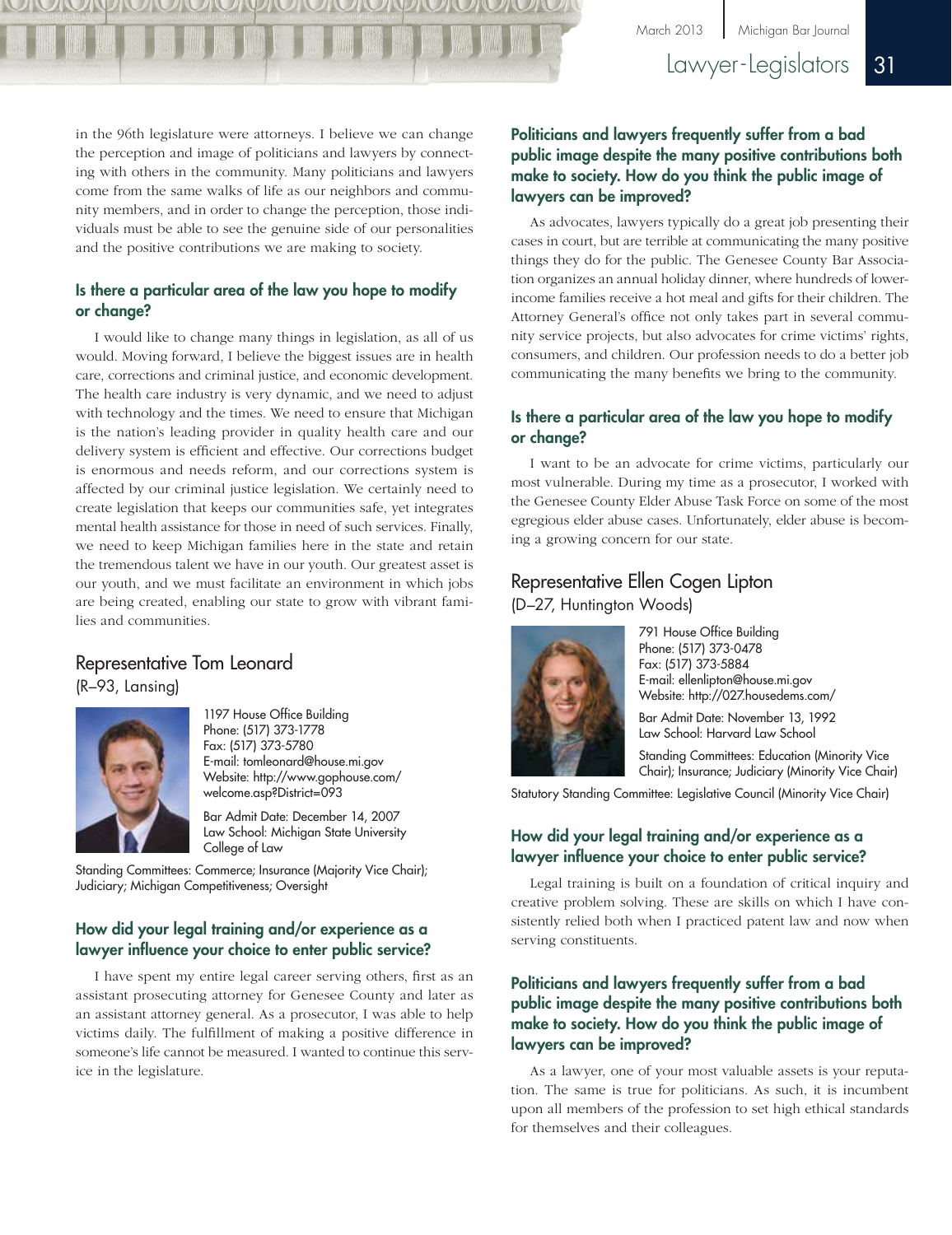#### Is there a particular area of the law you hope to modify or change?

In my third term, I hope to focus on the area of indigent criminal defense. Our current system may be constitutionally inadequate. Therefore, I will continue to work with all the stakeholders in crafting legislation to address these problems.

#### Representative Stacy L. Erwin Oakes Michigan Legislative Black Caucus Vice Chair (D–95, Saginaw)



1199 House Office Building Phone: (517) 373-0152 Fax: (517) 373-8738 E-mail: stacyerwinoakes@house.mi.gov Website: http://095.housedems.com/

Bar Admit Date: February 6, 2002 Law School: Michigan State University College of Law

Standing Committees: Commerce; Criminal Justice (Minority Vice Chair); Financial Services

Statutory Standing Committee: Legislative Council

#### How did your legal training and/or experience as a lawyer influence your choice to enter public service?

I've always believed "to whom much is given, much is required." I've been blessed in so many ways and have continually sought to touch the lives of children and families through public service and advocacy. Being the youngest girl of 13 children, my advocacy training started at an early age. Throughout my career I've looked for ways to help others and give back through service: as a teacher with Saginaw Public Schools, as a corrections officer at the Saginaw Correctional Facility, as an adjunct professor at Saginaw Valley State University, as an assistant attorney general, and in my current job representing the citizens of the 95th District. I obtained my law degree from the Michigan State University College of Law while working for the Michigan Department of Civil Rights. As a former assistant attorney general, I've prosecuted and defended cases throughout Michigan, many on behalf of the state. While my legal experience influenced my decision to pursue public office, I have strived to give back to the community through service.

#### Politicians and lawyers frequently suffer from a bad public image despite the many positive contributions both make to society. How do you think the public image of lawyers can be improved?

It has long been my observation that the image of public officials and attorneys suffers greatly at the hands of a few offenders who continually violate the public's trust. In these instances, the indiscretions seem pervasive in the eyes of the public as reoccurring offenders continually abuse their influence. This reflects very poorly on our profession. As in every profession, there will be those who violate the public trust; no profession is perfect in this regard.

I believe attorneys would be well served by a concerted and unified effort to better engage the public and generate greater awareness of the profound and positive impact we have on shaping and molding our communities, state, and nation every day. The story of the corrupt and self-serving offender is always well covered in the media; however, countless stories of attorneys and public officials working tirelessly on behalf of the public and providing pro bono services—actions that have a tremendous impact on the lives of Michigan families—go untold daily.

#### Is there a particular area of the law you hope to modify or change?

I have many policy goals for this term. Foremost, I'm happy to say I achieved a 100 percent voting record during my first term in office. I will look to maintain my perfect voting record—understanding that sometimes life events will make that impossible to make sure the voices of my constituents are always present and accounted for in the House chamber as we make decisions that impact the lives of children and their families.

I believe we need to start by having a sincere discussion about the state budget and how it reflects on our priorities. As business leaders have called on Michigan to invest in higher education, funding per student has declined 35 percent in the last decade while spending per inmate has increased 42 percent. We currently spend more on a prisoner in one year than we spend on the average four-year degree for a Michigan graduate. This is unacceptable. If we wish to revitalize Michigan's economy, we must invest in K–12 and higher education so we're able to educate the highly skilled workforce businesses will demand in the next decade.

Economists and business leaders currently estimate that 62 percent of jobs will require post-secondary education by 2018. If we fail to meet this challenge, the best-paying jobs will move away or they will never locate here in the first place.

#### Representative Rose Mary C. Robinson (D–4, Detroit)



588 House Office Building Phone: (517) 373-1008 Fax: (517) 373-5995 E-mail: rosemaryrobinson@house.mi.gov Website: http://004.housedems.com/

Bar Admit Date: June 7, 1973 Law School: Wayne State University Law School Standing Committees: Criminal Justice; Financial Liability Reform; Oversight

Statutory Standing Committee: Legislative Council

#### How did your legal training and/or experience as a lawyer influence your choice to enter public service?

I was a political activist before attending law school in 1967, but my experience as a criminal defense lawyer for the last 39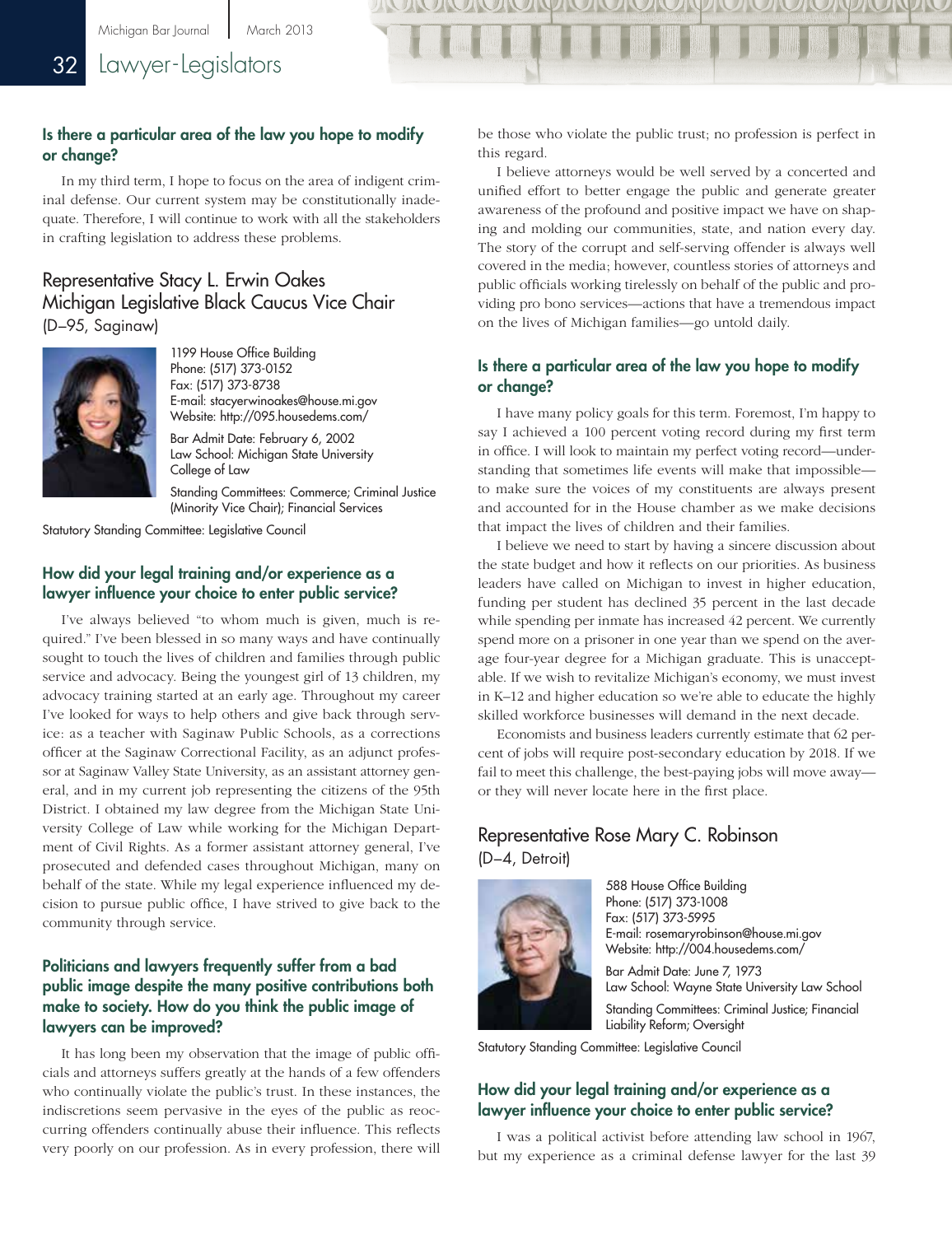## Lawyer-Legislators 33

years influenced my decision to run for state representative in 2012 to reform the Michigan Department of Corrections and the criminal justice system.

#### Politicians and lawyers frequently suffer from a bad public image despite the many positive contributions both make to society. How do you think the public image of lawyers can be improved?

In the era of Citizens United, the image of lawyer-legislators will improve when they take a strong stand against the excessive influence of special corporate interests. Legislators need to empower their constituents. Lawyer-legislators need to spend more time in our senior centers, schools, worksites, and neighborhoods and less time taking free meals at endless meet-and-greets with lobbyists who dominate Lansing.

#### Is there a particular area of the law you hope to modify or change?

I have a primary interest in reforming the penal system. I also hope to modify campaign finance law and improve laws limiting lobbyists.

#### Representative Rashida Tlaib

(D–6, Detroit)



685 House Office Building Phone: (517) 373-0823 Fax: (517) 373-5993 E-mail: rashidatlaib@house.mi.gov Website: http://006.housedems.com/ Bar Admit Date: January 4, 2007 Law School: Thomas M. Cooley Law School

Standing Committee: Appropriations (Minority Vice Chair)

Appropriations Subcommittees: Community Health (Minority Vice Chair); Human Services (Minority Vice Chair)

Statutory Standing Committee: House Fiscal Agency Governing Committee (Minority Vice Chair)

#### How did your legal training and/or experience as a lawyer influence your choice to enter public service?

Beyond developing excellent critical thinking and analytical skills, lawyers and public servants enjoy working directly with people. As a state representative, I continue to help residents on a one-on-one level by providing direct services that address the everyday issues families face and, in turn, develop policies that address the cause of those issues. In addition, I am the only representative who operates a Neighborhood Service Center offering more than 10 anti-poverty programs for families and seniors.

#### Politicians and lawyers frequently suffer from a bad public image despite the many positive contributions both make to society. How do you think the public image of lawyers can be improved?

The public needs to see legislators and lawyers actively involved in their communities. We need to return to "service politics" where the smallest to the biggest issues are resolved through strong advocacy. We need to personally connect with our residents and clients and not always rely on our staff. The creation of the Neighborhood Service Center has helped strengthen my relationship with my district and built a trusting partnership to improve our quality of life. Residents don't have to travel two hours to meet with me. I am in the neighborhood. I prepare tax returns for free and help families connect with weatherization programs and apply for aid to prevent home foreclosure. This type of work doesn't require legislation and approval by the Michigan legislature. If we take this approach, we will completely transform our image.

#### Is there a particular area of the law you hope to modify or change?

One of the most critical challenges facing Michigan is aggressively combating poverty, which has increased across our state, and improving our education system.

A number of tax policies passed under the current administration have directly hurt working families, seniors, and children. As the tax season approaches, some of the most successful antipoverty programs, like the Earned Income Tax Credit and Home Heating Credit, will be significantly reduced. Many of these tax policies were created to help prevent families from having to apply for public assistance.

Our state is facing a crisis in our education system. We have seen overcrowded classrooms, a drop in reading scores, districts facing bankruptcy, a decline in access to quality schools, and so much more. Inevitably, this will further reduce our population, increase the burden on our corrections system, and cause our unemployment rate to increase. The high school dropout rate in our corrections population is over 70 percent.

#### Representative Robert J. VerHeulen (R–74, Walker)



1093 House Office Building Phone: (517) 373-8900 Fax: (517) 373-8697 E-mail: robverheulen@house.mi.gov Website: [http://www.gophouse.com/](http://www.gophouse.com/welcome.asp?District=074) [welcome.asp?District=074](http://www.gophouse.com/welcome.asp?District=074)

Bar Admit Date: May 11, 1978 Law School: Wayne State University Law School

Standing Committee: Appropriations

Appropriations Subcommittees: Community Health (Majority Vice Chair); Higher Education; Judiciary (Majority Vice Chair); Transportation (Chair)